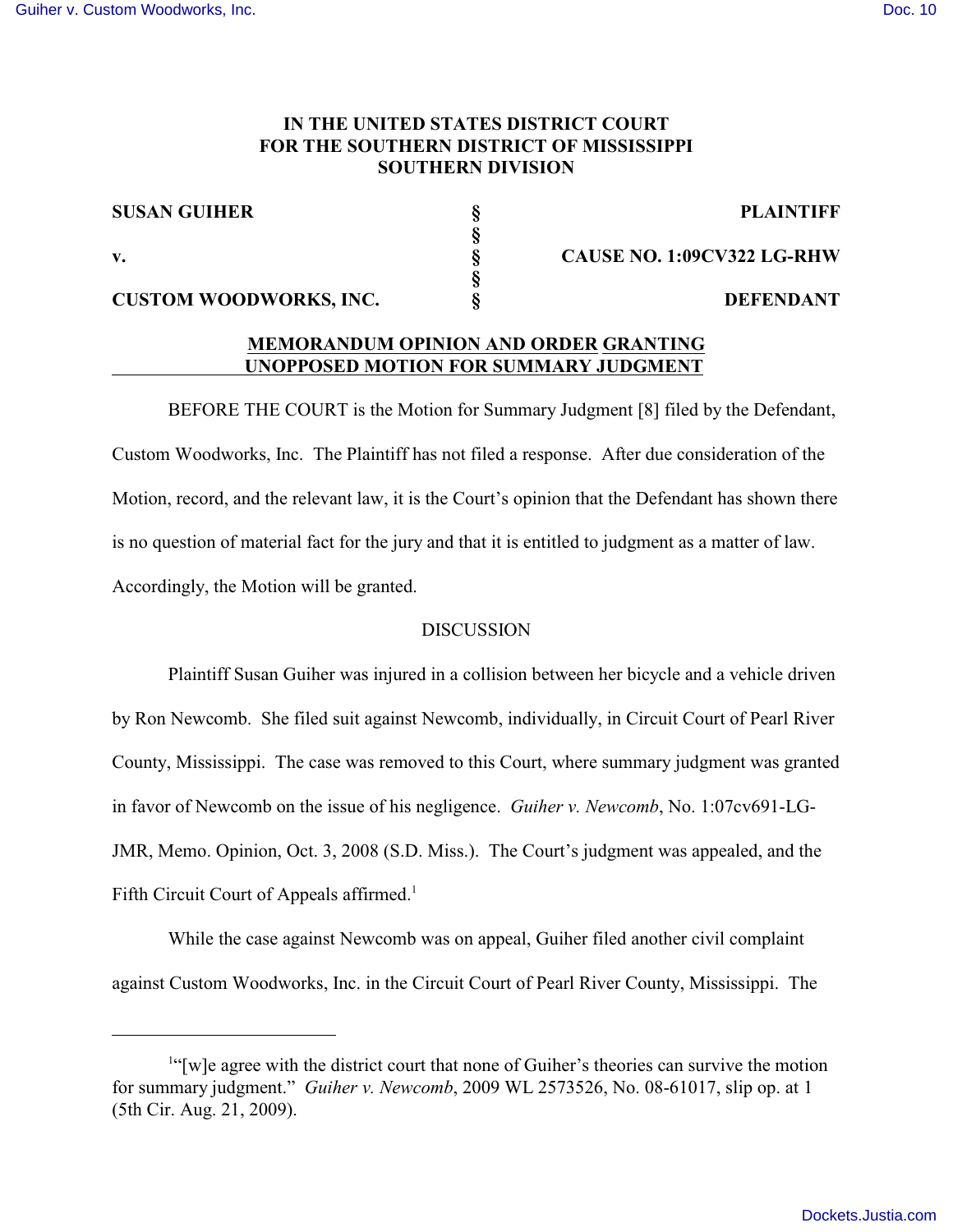case was removed to this Court. This Complaint alleges that the accident in question occurred while Ron Newcomb was employed by Custom Woodworks and that Custom Woodworks was vicariously liable for any and all injuries to the plaintiff, Guiher. Among the defenses raised by Custom Woodworks in its Answer was res judicata. Custom Woodworks now seeks summary judgment on res judicata grounds, contending that Guiher will be unable to show that Custom Woodworks is vicariously liable for negligence of its employee Ron Newcomb, since that courts have already held that Newcomb as not negligent.

#### The Legal Standard:

Summary judgment is mandated against the party who fails to make a showing sufficient to establish the existence of an element essential to that party's case and on which that party has the burden of proof at trial. FED. R. CIV. P. 56(e); *Celotex Corp. v. Catrett*, 477 U.S. 317, 322 (1986). Factual controversies are resolved in favor of the nonmoving party, but only when there is an actual controversy; that is, when both parties have submitted evidence of contradictory facts. *Little v. Liquid Air Corp*., 37 F.3d 1069, 1075 (5th Cir. 1994). Guiher has not submitted any argument or evidence in opposition to Custom Woodworks' Motion. Nevertheless, Custom Woodworks has the burden of establishing the absence of a genuine issue of material fact and, unless it has done so, the Court may not grant the Motion, regardless of whether any response was filed. *Hibernia Nat. Bank v. Administracion Cent. Sociedad Anonima*, 776 F.2d 1277, 1279 (5th Cir. 1985).

#### Res Judicata:

Claim preclusion, or "pure" res judicata, is appropriate only if four conditions are satisfied. First, the parties in a later action must be identical to (or at least be in privity with) the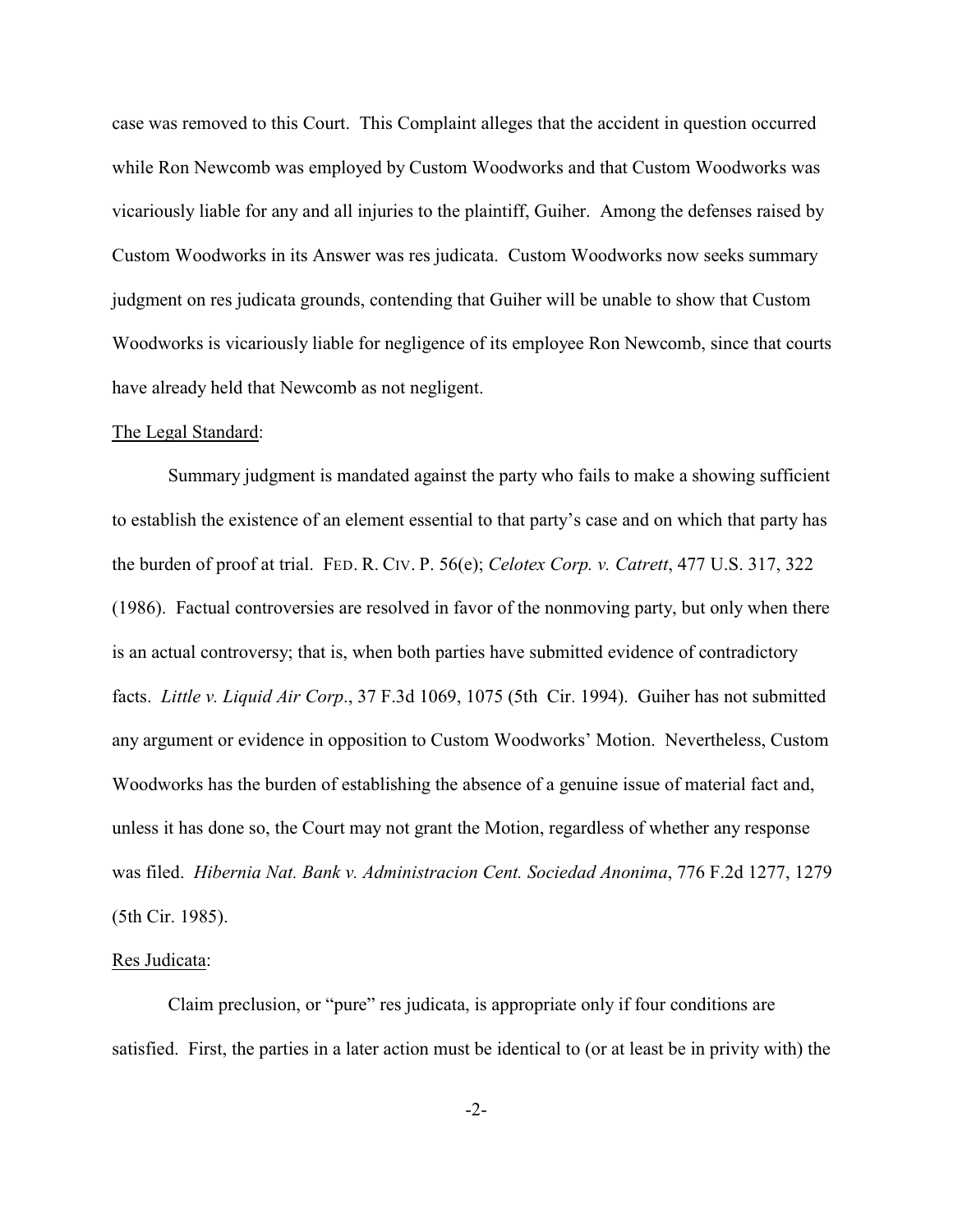parties in a prior action. Second, the judgment in the prior action must have been rendered by a court of competent jurisdiction. Third, the prior action must have concluded with a final judgment on the merits. Fourth, the same claim or cause of action must be involved in both suits. *Vines v. Univ. of La. at Monroe,* 398 F. 3d 700, 704-05 (5th Cir. 2005). If these conditions are satisfied, claim preclusion prohibits either party from raising any claim or defense in the later action that was or *could have been* raised in support of or in opposition to the cause of action asserted in the prior action. *In re Howe,* 913 F.2d 1138, 1144 (5th Cir. 1990).

All of these conditions are met here. Guiher sued the employee in the first case, and the employer in the latter case. An employee/employer relationship is sufficient to establish privity. *Lubrizol Corp. v. Exxon Corp.*, 871 F. 2d 1279, 1288 (5th Cir. 1989). A final judgment on the merits was rendered by a court of competent jurisdiction, and the salient issue was the negligence of Ron Newcomb, Custom Woodworks employee.

### Vicarious Liability:

The gravamen of Guiher's Complaint is Custom Woodworks vicariously liable for the alleged negligence of Ron Newcomb committed within the course and scope of his employment. Under Mississippi law an action against an employer based on the doctrine of respondeat superior is a derivative claim arising solely out of the negligent conduct of the employee within the scope of his or her employment. *J&J Timber Co., v. Broom*, 932 So.2d 1, 6 (¶19) (Miss. 2006). Thus, if the employee is released or otherwise held not negligent, the vicarious liability claim is extinguished. *Id*. (¶21). As Custom Woodworks points out, both this Court and the appellate court have concluded that Ron Newcomb was not negligent as a matter of law. Therefore, Guiher's derivitive vicarious liability claim against Custom Woodworks has been

-3-